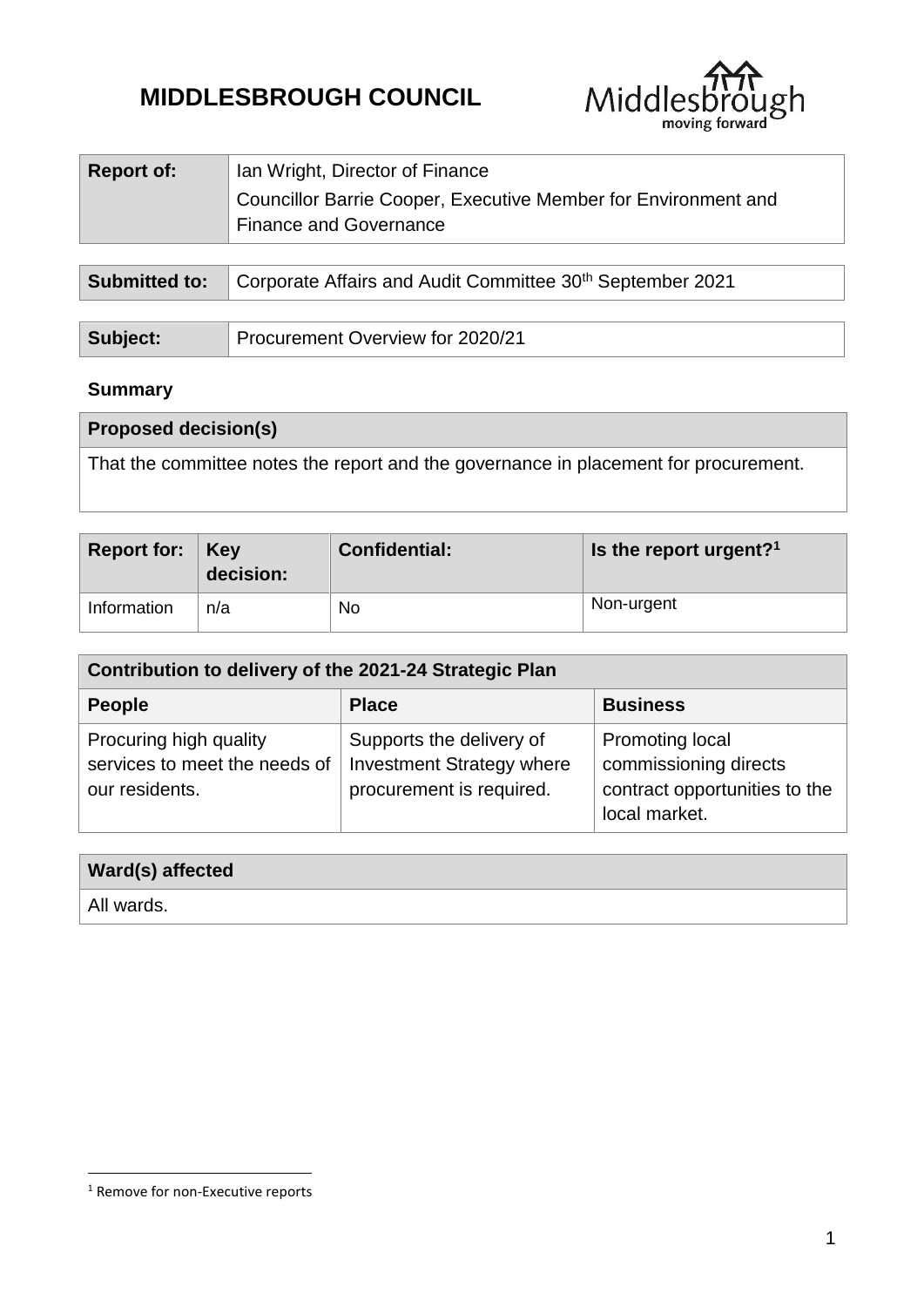#### **What is the purpose of this report?**

1. The purpose of this report is to provide a summary of the Council's procurement activity over the last financial year including compliance with Standing Orders, practice changes and contract awards.

#### **Why does this report require a Member decision?**

2. The report is necessary as it is within the terms of reference for this committee to have oversight of the Council's corporate governance arrangements.

# **Report Background**

- 3. The Council has in place the Contract Procedure Rules as part of the Council's Constitution and these provide the governance in respect of procurement practices.
- 4. The table below shows the thresholds as at 1<sup>st</sup> April 2020 to 31<sup>st</sup> March 2021, which all procurement activity should adhere to:

| <b>WORKS</b>               | GOODS/<br><b>SERVICES/</b><br><b>CONSULTANTS</b> | <b>LIGHT TOUCH</b><br><b>REGIME</b> | <b>TENDERING PROCEDURE</b>                                                                                                                                                   |
|----------------------------|--------------------------------------------------|-------------------------------------|------------------------------------------------------------------------------------------------------------------------------------------------------------------------------|
| Up to £10,000              | Up to £10,000                                    | Up to £10,000                       | Neither written quotations nor tenders need<br>to be invited.<br>Ensure value for money is achieved using<br>local suppliers where possible.                                 |
| £10,001 -<br>£1,000,000    | £10,001 -<br>£189,330                            | £10,001 -<br>£663,540               | At least 3 written quotations.<br>The quotation system must be used for<br>quotations.<br>Use local suppliers where possible.<br>Tenders can be sought but this is optional. |
| £1,000,001 -<br>£4,733,252 | N/A                                              | N/A                                 | At least 4 tenders must be sought.<br>The Tender advert(s) must be placed on<br>Contracts Finder.<br>The NEPO portal must be used.                                           |
| Above<br>£4,733,252        | Above<br>£189,330                                | Above £663,540                      | EU Procedure - OJEU Notice. At least 5<br>tenders must be sought, ensuring that the<br>tender process complies with the EU<br>Directives. The NEPO portal must be used.      |

- 5. The pandemic has had a significant impact on procurement activity during 2020/21 and there have been some significant challenges, which the procurement team have handled positively with our suppliers to ensure continuity of provision and services.
- 6. There were a number of Public Procurement Notices (PPN) published by Crown Commercial Services (CCS) in order to offer assistance and guidance for Contracting Authorities:
	- PPN 01/20 Responding to COVID-19
	- PPN 02/20 Supplier Relief Due to Coronavirus
	- PPN 03/20 Use of Procurement Cards COVID-19
	- PPN 04/20 Recovery & Transition from COVID-19
	- PPN 01/21 Procurement in an Emergency (building on from PPN 01/20)
- 7. One of the consequences of the pandemic and respective lock down's has been the extension of 77 contracts as it was not possible for formal tenders to be carried out.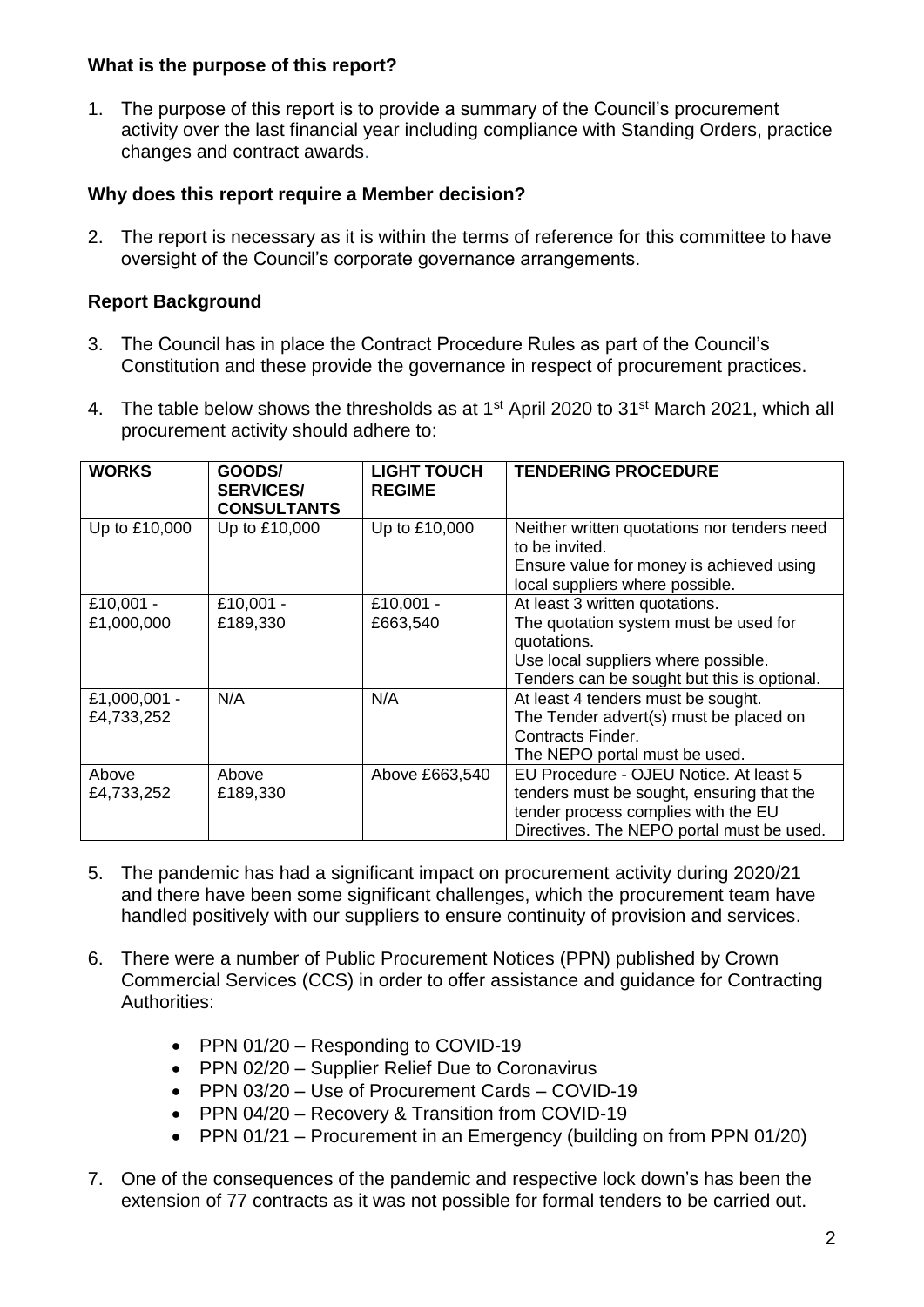- 8. These extensions were compliant with the Public Contract Regulations and the relevant PPN's and contracts were formally varied. These procurements are now being re-scheduled into future tender pipeline.
- 9. During the pandemic the Council has worked extremely hard to ensure that services continue without disruption and that suppliers, especially local suppliers were supported as much possible.
- 10. In compliance with PPN 02/20 the Council has agreed supplier relief in order to ensure sustainability of services and markets to the following:
	- NEPO Food Suppliers In collaboration with the other NE Local Authorities and managed via NEPO the Councils have offer supplier reflect to JR Holland and Freemans Butchers
	- Transport Taxi providers
	- Day Care Services Adults and Children
	- Older Persons Residential Market
	- Home Care Market
	- Roundabout Advertising
- 11. There has been procurement activity undertaken during the year, as we moved out of lock down and 53 contracts have been awarded through the following routes:
	- $\geq$  Quotations 40 > Tenders - 13
- 12. There are currently 475 active contracts recorded on our contract register, which is publically available.
- 13. In line with Standing Orders there are occasions where an Exemption from Standing Orders can be obtained through a fully transparent approval process. During 2020/21 there were 48 exemptions approved, compared to 60 in 2019/20.

| <b>Directorate</b>      | <b>Number of Exemptions</b> |  |
|-------------------------|-----------------------------|--|
| <b>Adults</b>           |                             |  |
| Children's              |                             |  |
| <b>ECS/Regeneration</b> | 15                          |  |
| Finance & Legal         |                             |  |
| <b>Public Health</b>    |                             |  |

- 14. There are reasons why Standing Order Exemptions are supported and these are detailed in the constitution, the main reasons for the above requests were noted to be for technical specification requirements, person centred care and evidenced value for money.
- 15. The Director of Finance has identified exemptions as an area for review as they would like to see the number of requests continue to decrease.
- 16. The procurement team are now a gate keeper via Business World for any orders raised over £5k up to £100k which is enabling the team to have a greater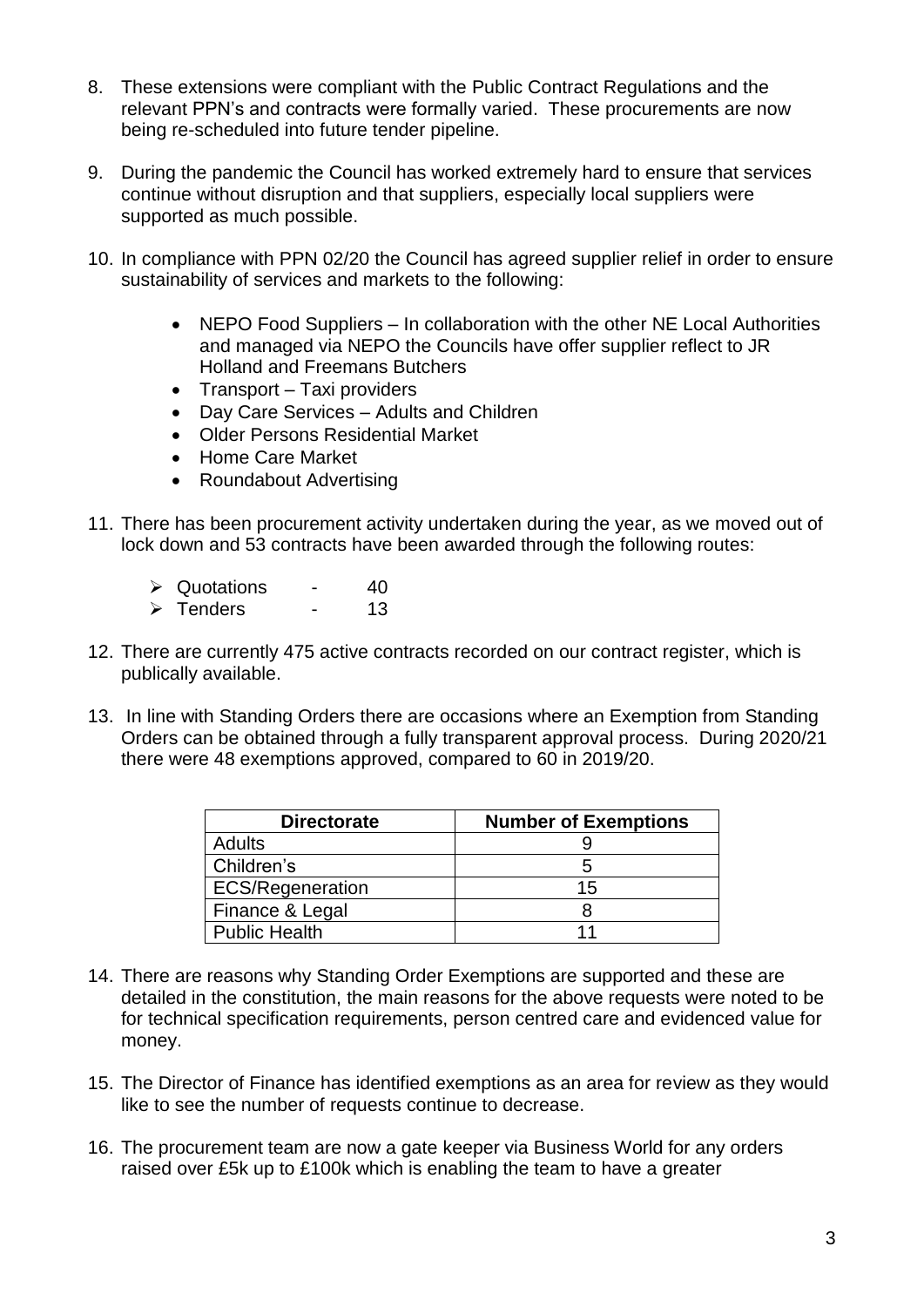understanding of the Councils spend. Furthermore it allows the team to challenge and ensure compliance with standing orders is being followed.

- 17. There are occasions where standing orders may not have been followed, on such occasions, the team will work closely with the service area in order to identify what has happened and make sure actions are taken in order to avoid it happening again.
- 18. The main reasons where standing orders are not followed tend to be situational or lack of understanding of procurement processes and as such the team will provide advice and guidance. They will also direct them to the procurement and commissioning intranet page which hosts a variety of information, guidance and documentation that will ensure the service area understands the process moving forward.
- 19. 2020/21 breaches were minimal due to COVID restrictions reducing the procurement activity being undertaken by the Council. However we are aware of more recent occasions where standing orders have not be adhered to but assurance measures are being undertaken now to deal with them and further detail will be provided in next years report. It appears that further training would be beneficial for staff in order to further promote understanding of the contract procedure rules and the Procurement Manager has been tasked with developing this work.
- 20. Purchasing cards continue to be managed by the team and following a recent audit further actions have been put in place in order to ensure that all staff and line managers understand their role and responsibility when it comes to the purchasing card process.
- 21. During 2020/21 the Council spent £7,515,013 via purchasing cards which was 25,438 transactions. The majority of spend continues to be low value with 16,842 (66%) being under £99, 6,621 (26%) were £100 to £499.99 and 1,975 (8%) were over £500.
- 22. Rebates for the cards are paid  $1<sup>st</sup>$  December to  $30<sup>th</sup>$  November and in December 2020 the Council received a rebate of £67,345.83 and a further rebate will be received in December 2021.
- 23. In line with the purchasing card policy staff are responsible for reviewing all spend on their card by the 28<sup>th</sup> of each month which includes providing the receipt, detail of expenditure, cost centre and GL codes. Managers of staff with cards are also responsible for monitoring spend.
- 24. Members will be contacted separately by Head of Finance and Investments to provide an update on the VAT review in relation to purchasing cards.
- 25. The Council takes the monitoring of purchasing cards very seriously and monthly reports are undertaken on cardholders reviewing performance and to identify any areas of concern, in 2020 through this process a staff member's card spend raised significant concerns and was formally deal with under the Council's disciplinary policy.
- 26. The team have actioned the audit recommendations and these have further strengthened our monthly reporting to cardholders and line managers on the reviewing of the purchasing cards and cards being cancelled where the Council's policy is not being adhered to.
- 27. The team also held a number of refresher training sessions for staff and line managers in July 2021 and feedback on these has been really positive.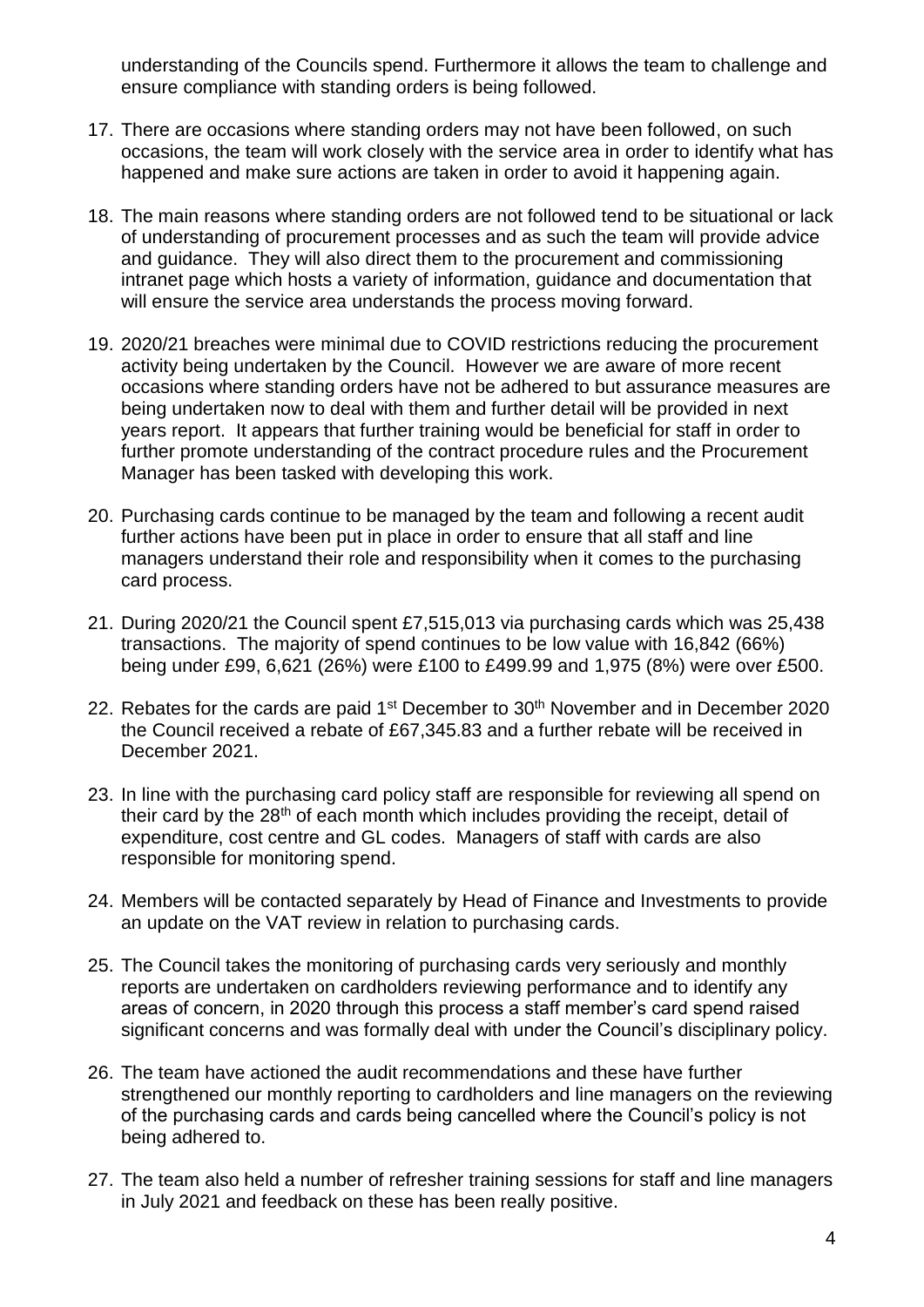- 28. Middlesbrough Council is now seeking Executive agreement (report being presented on 7<sup>th</sup> September) to procure the Supplier Incentive Programme (SIP) (also known as an Early Payment System) with Oxygen Finance via the NEPO Framework in order to enable early as possible payment options for all suppliers in return for a rebate payment.
- 29. This project will have a number of efficiencies both in relation to practice as well as financial and will result in a decreased use of purchasing cards as we currently know it. Purchasing cards will continue to be used but will significantly decrease.
- 30. It is anticipated that the SIP will be live by the end of the financial year and more detail on its performance will be provided in next year's report.
- 31. Local spend continues to be monitored against our set target, and work to enhance our reporting continues to be developed. A new report has been designed in Business World and the Data Team have assisted in transferring that report into PowerBI in order to provide a visual data dashboard on our spend performance.

| <b>PERIOD</b>           | <b>TARGET</b> | <b>ACHIEVED</b> | <b>SPEND</b>  |
|-------------------------|---------------|-----------------|---------------|
| April – June 2020       | 40%           | 28%             | £6,579,961.24 |
| July - September 2020   | 40%           | 40%             | £5,754,246.21 |
| October – December 2020 | 40%           | 31%             | £3,143,785.03 |
| January - March 2021    | 31%           | <b>26%</b>      | £3,727,866.80 |

32. A summary of our performance during 2020/21 is shown below:

- 33. Throughout the year the achievement of the target has been challenging due the reduction in procurement activity caused by COVID and contracts being extended. As we move out of lock down and procurement activity increases we are confident we will achieve the 2021/22 target and we have already seen an improvement in Quarter 1 2021/22 achieving 48.8%.
- 34. Local spend is an area of work which we will continue on analysis of our spend data to make sure it is accurate as possible.

#### **What decision(s) are being asked for?**

35. That the committee notes the report and acknowledges the governance in place for procurement.

#### **Why is this being recommended?**

36. The report is for information purposes and no recommendation is being sought.

#### **Other potential decisions and why these have not been recommended**

37. Not applicable.